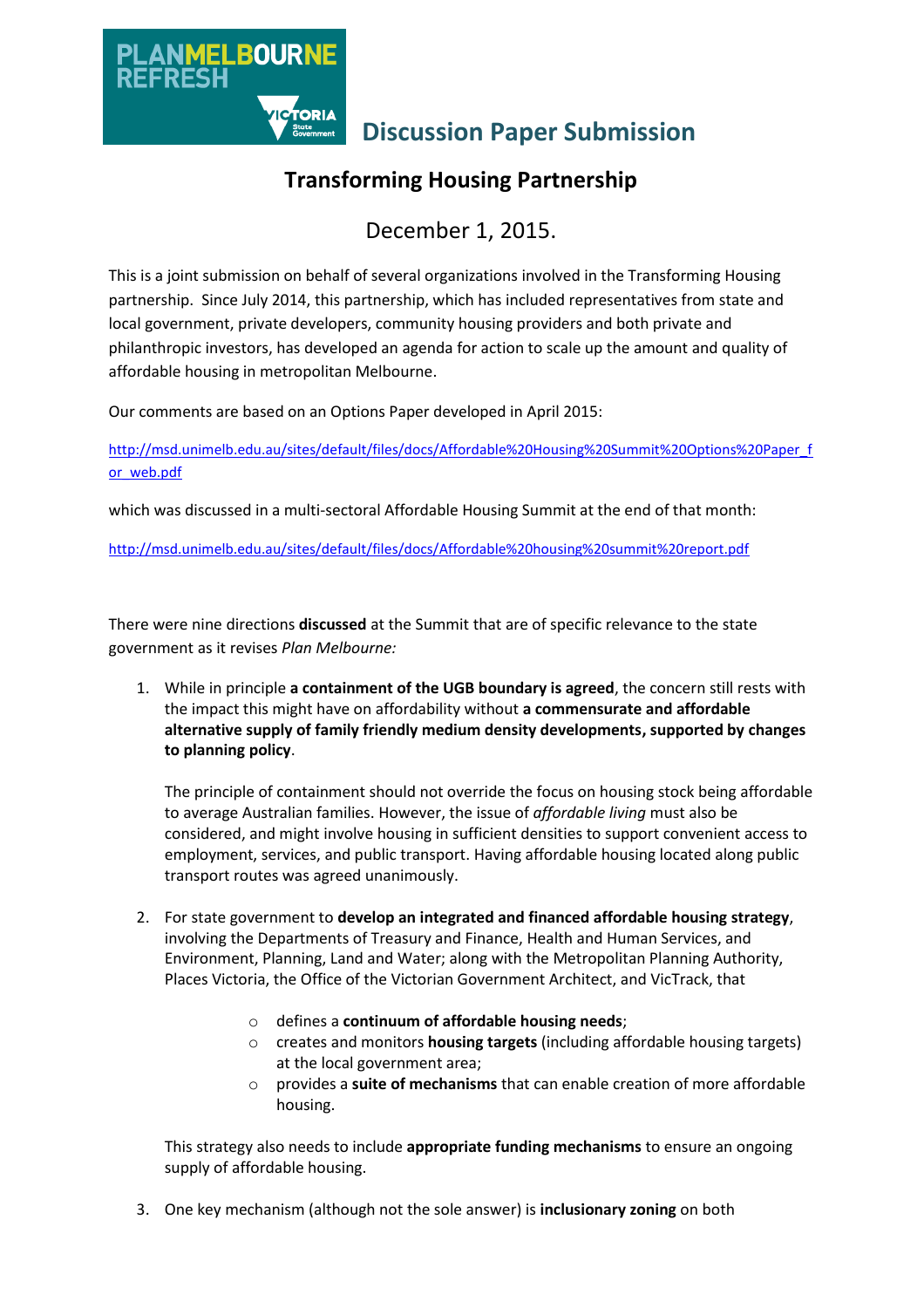government-owned and private land, to be implemented by local governments working with developers, community housing organizations, and other key stakeholders

- 4. Another key mechanism is to facilitate a zoning system that enables **density bonuses** for affordable housing provision
- 5. A third key mechanism is to investigate **zoning reform** to allow small accessory units (such as laneway housing) on larger lots, reducing car parking requirements for affordable housing, and streamlining approvals processes including third party appeals.
- 6. Perhaps the most important mechanism to enable more and better affordable housing is a **consistent subsidy mechanism**. While recognizing the importance of the Commonwealth Government in direct funding (such as the Social Housing Initiative) and indirect funding (through tax incentives), the state government can assist by enabling social housing investment bonds, government guarantees for bond instruments and/or land trust and other shared equity schemes.
- 7. State, local and Commonwealth governments can also **utilize publicly owned and underutilized land** to facilitate affordable housing development, whether through long term lease or sale of land to community housing organizations, including stock transfer of public housing.
- 8. State government should **support deliberative multi-sectoral planning partnerships** such as Transforming Housing to facilitate implementation of an Affordable Housing Strategy.
- 9. State government should facilitate high quality housing prototypes that showcase lifecycle affordability, adaptability and sustainability through a **Housing Exposition**.

#### *Signatories*

**Transforming Housing** 

**The Lord Mayor's Charitable Foundation**

**Frasers Property**

**Launch Housing**

**MGS Architects**

**The Brotherhood of St Laurence**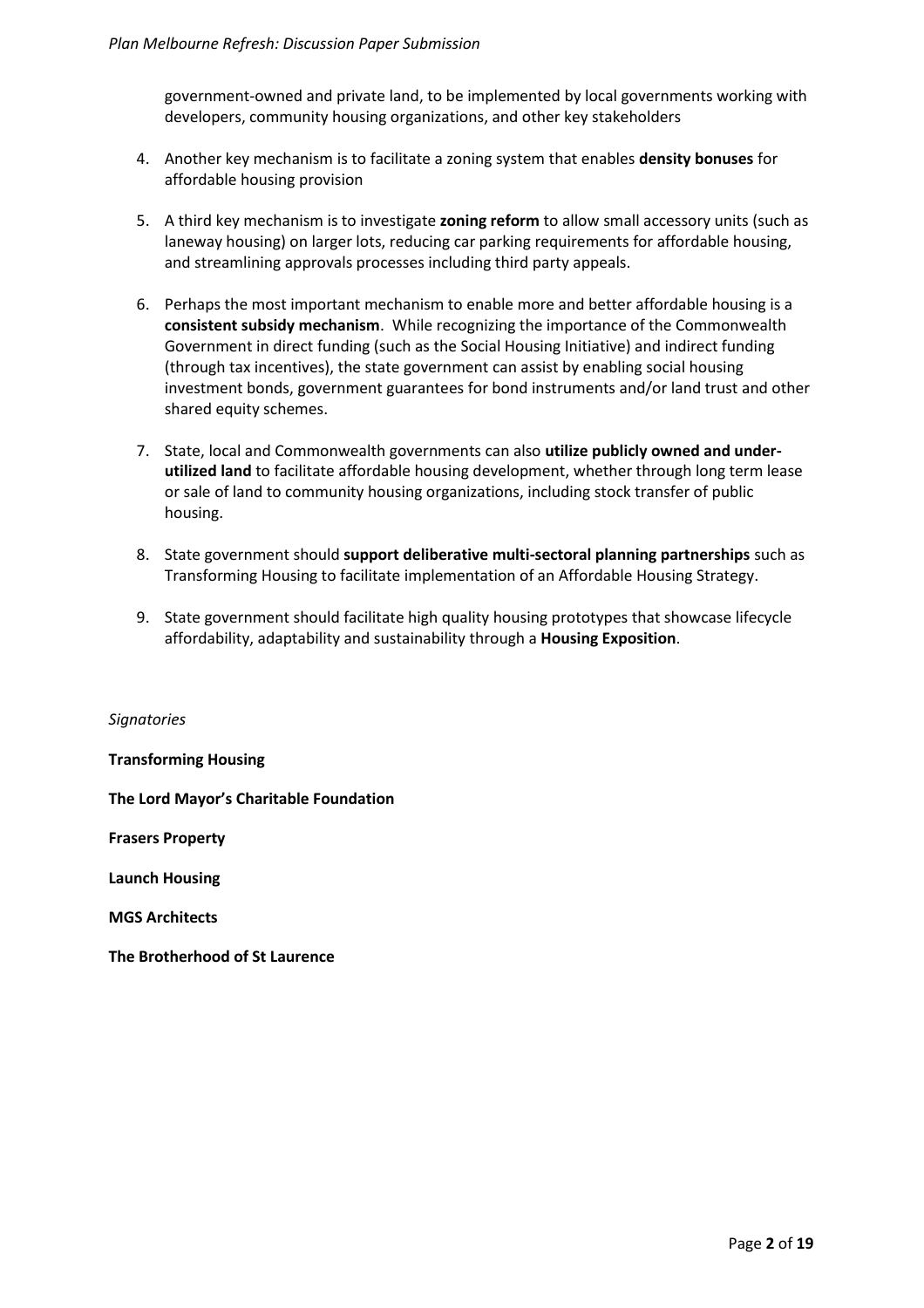# Submission Template

# **Chapter 2: Growth, challenges, fundamental principles and key concepts**

**1. The discussion paper includes the option (option 5, page 16) that Plan Melbourne better define the key opportunities and challenges for developing Melbourne and outlines some key points for considerations in Box 1.** *Are there any other opportunities or challenges that we should be aware of?*

We agree that 'housing affordability' is one of the key challenges for Melbourne, and we agree with the importance of ensuring 'more affordable housing' 'particularly in well serviced inner and middle suburbs with good access to jobs. We also agree with the linked challenge of 'low suburban density' and 'providing services and infrastructure for communities', with a goal of 'more diversity and choice in the housing sector, closer proximity to public transport and jobs', and early provision of 'health, education, public transport, retail and community facilities and services'.

We would recommend developing, either within Plan Melbourne or separately, a 20 year Affordable Housing Strategy in 2016 that would set out clear targets and funding streams to implement these goals, as well as monitoring indicators (such as the Portland Plan, which maps 'complete communities' containing affordable and diverse housing with proximity to transport, jobs and services and has a specific goal of increasing these complete communities from 45% of population in 2012 to 80% of population in 2035).

**2. The discussion paper includes the option (option 6, page 18) that the United Nations Sustainable Development Goals be included in Plan Melbourne 2016.** *Do you agree with this idea? If so, how should the goals be incorporated into Plan Melbourne 2016? Choose one option:*

|   | Strongly Disagree     |
|---|-----------------------|
|   | Disagree              |
|   | Agree                 |
| x | <b>Strongly Agree</b> |

## *Please explain your response:*

This is a very exciting opportunity and does have the possibility of placing Melbourne at the forefront of the international urban sustainability movement. There will be further development of a New Urban Agenda at Habitat Three in Quito Ecuador in October 2016, and it is hoped that a Melbourne contingent attends. There is also a Rockefeller Foundation funded urban resilience officer located at the City of Melbourne, but mandated to work with all local governments. This could be an important resource in incorporating Sustainable Development Goals, including housing, into Plan Melbourne 2016.

**3. The discussion paper includes the option (option 7, page 18) to lock down the existing urban growth boundary and modify the action (i.e. the action under Initiative 6.1.1.1 in Plan Melbourne 2014) to reflect this.** *Do you agree that there should be a permanent urban growth boundary based on the existing boundary? Choose one option:*

| Strongly Disagree |
|-------------------|
| J Disagree        |
| Agree             |
| X Strongly Agree  |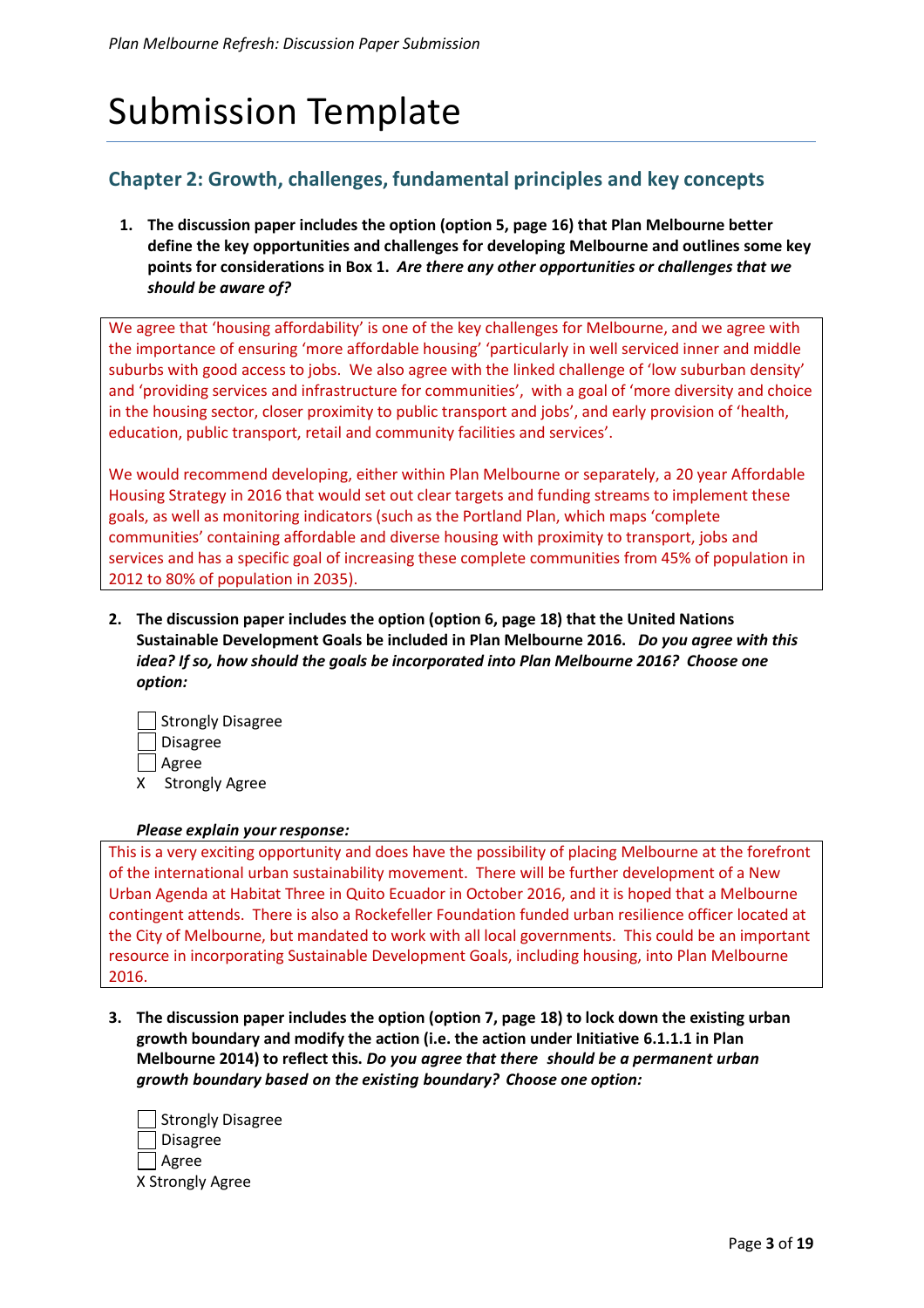## *Please explain your response:*

This is a complex question which requires understanding of land and development economics, and how this affects pricing. As such, establishing a permanent urban growth boundary cannot occur without adequate measures to ensure that affordable housing is developed within the existing boundary. This means acknowledging that alternative supply must be available in terms of medium density development opportunities in established areas so that this boundary does not adversely affect affordability. Other issues, such as food security, must also be considered.

Developing the concept of a 20 minute city (or complete community), where daily needs can be met locally, primarily within a 20 minute walk is a design principle that is supported by all the members of Transforming Housing. This involves consideration of the issues of infrastructure provision and liveability. Both Portland and Vancouver have had solid growth boundaries since the 1970s and this has been major factor in their integrated planning success.

However, a greater understanding of the micro economic factors in relation to their supply and demand characteristics (including alternative supply of an affordable and suitable product) needs to be understood in order to better inform ourselves as to the ultimate secret of their success.

**4. The discussion paper includes the option (option 8, page 18) that Plan Melbourne 2016 should more clearly articulate the values of green wedge and peri- urban areas to be protected and safeguarded.** *How can Plan Melbourne 2016 better articulate the values of green wedge and peri-urban areas?*

This is beyond the direct remit of our project, although the values of green space and agricultural preservation to meet the needs of a growing population affected by an increasing urban heat island effect should be self-evident. The recent release of the FoodPrint Melbourne report (Victorian Eco Innovation Lab, University of Melbourne) may be useful to consider in the context of a sustainable food system for Melbourne.

**5. The discussion paper includes the option (option 9, page 18) to remove the concept of an Integrated Economic Triangle and replace it with a high-level 2050 concept map for Melbourne (i.e. a map that shows the Expanded Central City, National Employment Clusters, Metropolitan Activity Centres, State-Significant Industrial Precincts, Transport Gateways, Health and Education Precincts and Urban Renewal Precincts).** *What elements should be included in a 2050 concept map for Melbourne?*

Again, the 'concept map' should be organized around the principle of a 20 minute city, with activity centres connected by public transport and walkable/ cycle-able pathways.

**6. The discussion paper includes the option (option 10, page 18) that the concept of Melbourne as a polycentric city (i.e. a city with many centres) with 20-minute neighbourhoods (i.e. the ability to meet your everyday (non-work) needs locally, primarily within a 20-minute walk) be better defined.** *Do the definitionsadequately clarify theconcepts? Choose one option:*

|   | Strongly Disagree     |
|---|-----------------------|
|   | Disagree              |
|   | Agree                 |
| x | <b>Strongly Agree</b> |

#### **Please explain your response:**

Yes, this stronger definition would begin by mapping 20 minute walking access (1 km) at the suburb or precinct level to a 'market basket' of essential infrastructure. This would include adequate affordable housing (e.g. 15% of housing available to those at less than 30% of average median income, including aged care), reliable and frequent public transport (a stop with service no less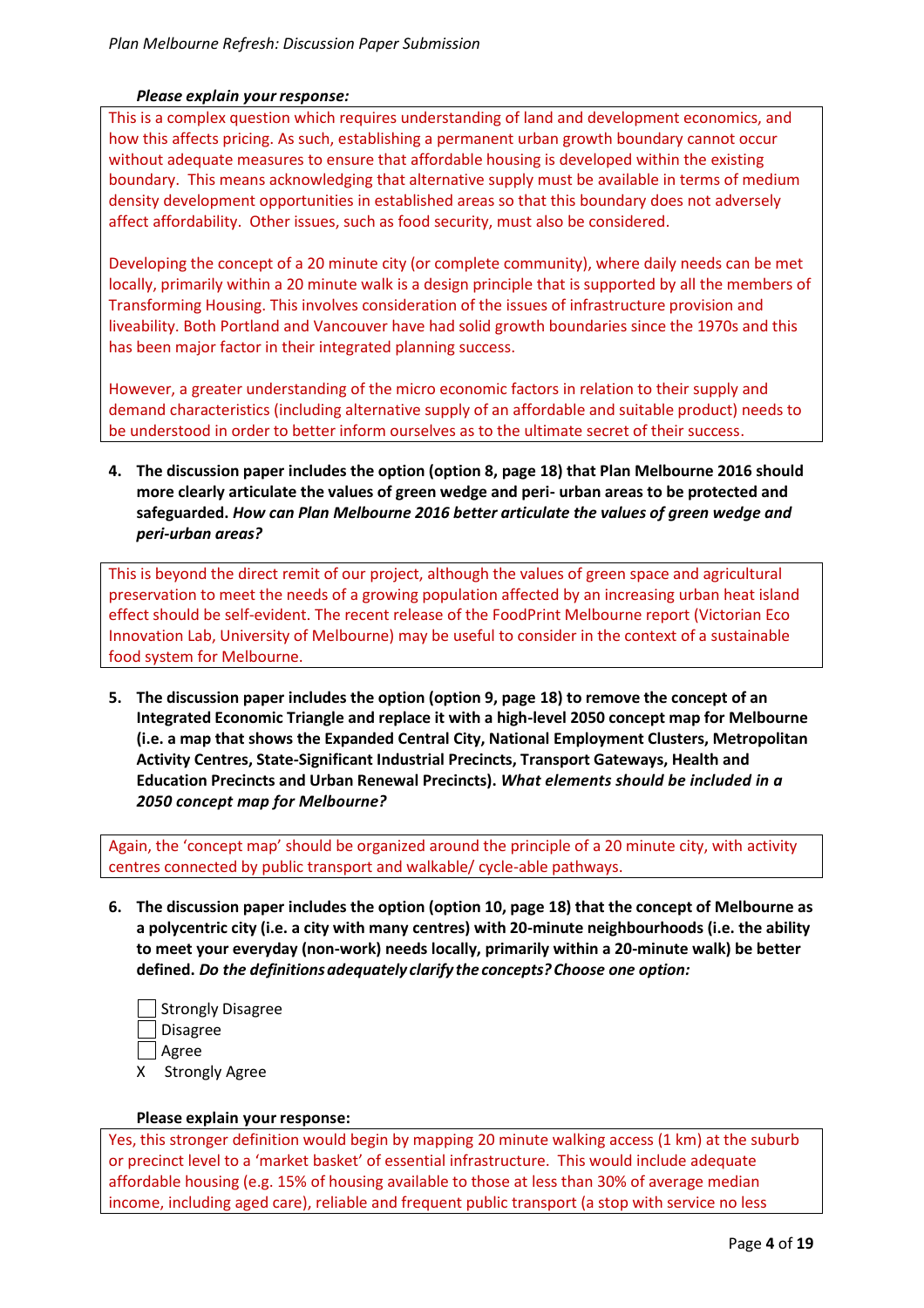frequent than 5 times an hour, 18 hours a day, 7 days a week), low cost childcare, public education such as a primary school and associated kindergarten, public health care services such as a bulkbilling clinic, adequate green space that includes play spaces for younger and older children, as well as community gardens, walking and cycling paths (preferably along linear parkways), and local level shopping centres (preferably along streets and with some public gathering places, with access to fresh fruits and vegetables).

This can be mapped and infrastructure investment prioritized for poorly serviced areas. As state government is responsible for public transport, healthcare, education and childcare provision, as well as planning policy (including housing and open space policy), a more integrated planning system can be achieved using these principles.

**7. The discussion paper includes options (options 11-17, pages 23 to 27) that identify housing, climate change, people place and identity and partnerships with local government as key concepts that need to be incorporated into Plan Melbourne 2016.** *Do you support the inclusion of these as key concepts in Plan Melbourne 2016?*

| Strongly Disagree |
|-------------------|
| Disagree          |
| $\Box$ Agree      |
| X Strongly Agree  |

#### **Please explain your response:**

There is strong agreement that Plan Melbourne 2016 must include a stronger focus on mechanisms (both regulatory and funding) to achieve clear targets.

When it comes to the first option of housing, Plan Melbourne must be underpinned by an understanding of the total housing continuum, which should include emergency shelters to supportive housing (housing with associated services, housing for people with disabilities or shorterterm health issues), to subsidized rental housing for low income households, to inexpensive rental options for moderate income households (Vancouver offers a good model of the housing continuum).

There must also be a commitment to the capacity to age in place, through provision of a greater diversity of housing (in terms of size of units as well as price points and rental/ownership mix), and also supporting accessible and adaptable units so that older people can stay in their units.

# **8.** *Any other comments about chapter 2* **(growth, challenges, fundamental principles and key concepts)?**

We believe that any significant document like Plan Melbourne needs to include an understanding of the economic factors that affect land value and the creation and cost of alternative supply.

As mentioned under point 3, if the Urban Growth Boundary is to eventually be "locked down" then a real understanding of the alternatives available to people needs to be understood in terms of the cost to produce. Plan Melbourne 2016 needs to include mechanisms and incentives that will encourage the market to make decisions that support the goal of increasing the supply of affordable housing across Melbourne. At the same time, social and environmental objectives must also be considered.

If, for example, a stronger urban growth boundary resulted in the cost of a medium density alternative to be more expensive (as is currently the case due to the increased costs associated with planning delays, commercial construction of 5 storey dwellings, site decontamination costs, and brownfield sites being unavailable as they have not come to the end of their economic use) then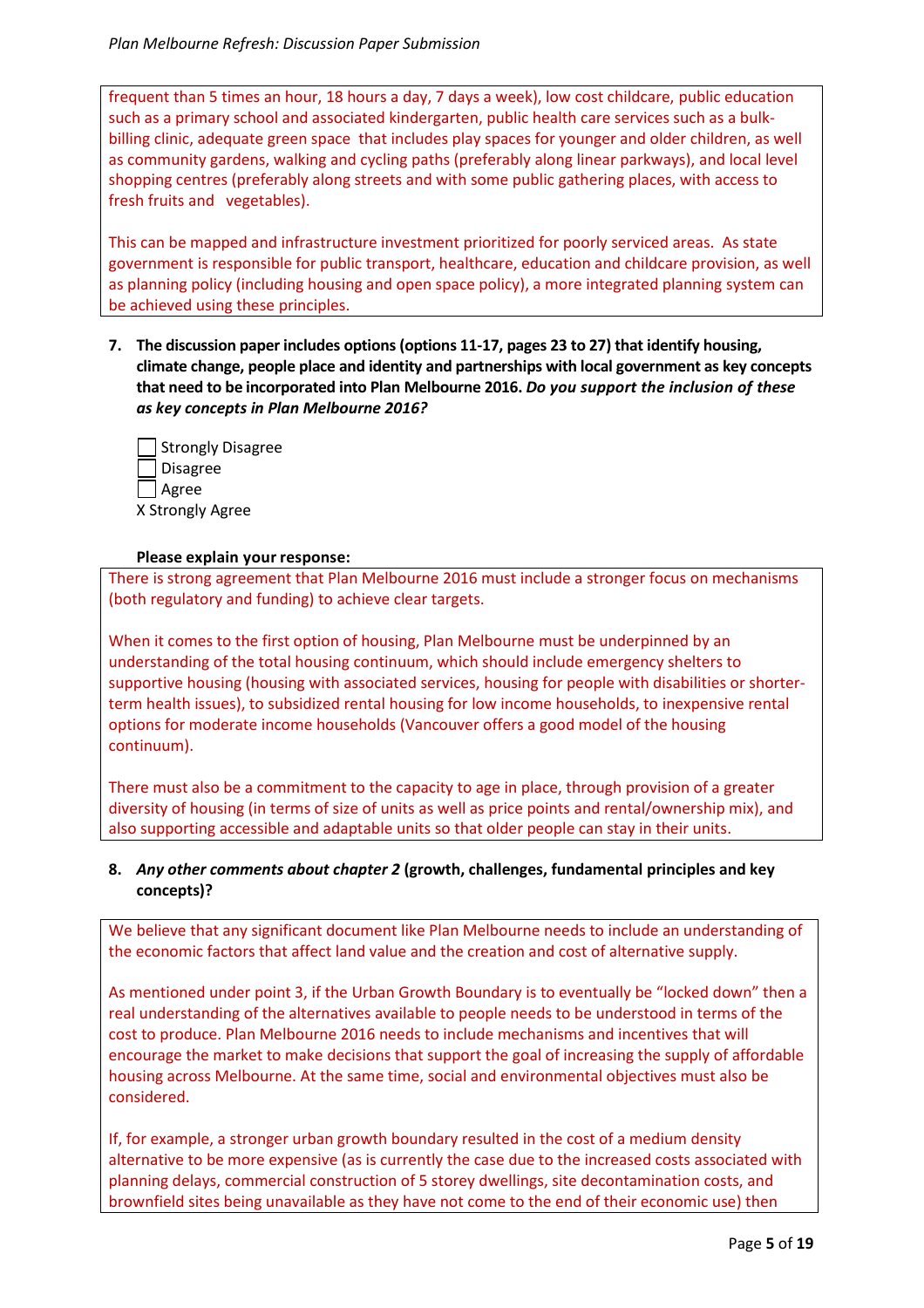what have we really achieved in terms of affordability? Without a clear and concise understanding of the economic impacts of planning decision, it is no wonder that the market does not respond to what we consider "Good Planning Outcomes".

This also applies to value capture opportunities; understanding how a residual land calculation is done is fundamental to knowing how much "uplift" is actually achieved and how much can be clawed back without disincentivising the market to participate.

The good news is that Melbourne is well positioned to achieve these outcomes with over 600 hectares of land to be redeveloped as part of urban renewal within 5km of the CBD, which is close to a high concentration of jobs, infrastructure and services. There is also scope for substantial redevelopment in relatively low cost areas such as Sunshine, Reservoir, Heidelberg West and Clayton, which are nevertheless close to good infrastructure and employment opportunities. The policy mechanisms arising from Plan Melbourne must proactively exploit these opportunities.

# **Chapter 3: Delivering jobs and investment**

**9. The discussion paper includes the option (option 20, page 30) to revise the Delivering Jobs and Investment chapter in Plan Melbourne 2014 to ensure the significance and roles of the National Employment Clusters as places of innovation and knowledge-based employment are clear.** *How can Plan Melbourne 2016 better articulate the significance and roles of the National Employment Clusters as places of innovation and knowledge-based employment?*

We particularly support the emphasis on service jobs and health and education facilities. These can be easily influenced by state government policy (much more so than manufacturing or retail jobs). Providing more services near housing, and more housing, near services, is a good way to improve liveability throughout metro Melbourne.

**10. The discussion paper includes two options (page 30) relating to National Employment Clusters, being:**

Option 21A: Focus planning for National Employment Clusters on core institutions and businesses

Option 21B: Take a broader approach to planning for National Employment Clusters that looks beyond the core institutions and businesses

# *Which option do you prefer?*

Option 21A Option 21B

*Please explain why you have chosen your preferred option:*

**11. The discussion paper includes the option (option 22, page 30) to broaden the East Werribee National Employment Cluster to call it the Werribee National Employment Cluster in order to encompass the full range of activities and employment activities that make up Werribee. This could include the Werribee Activity Centre and the Werribee Park Tourism Precinct.** *Do you agree with broadening the East Werribee Cluster? Choose one option:*

Strongly Disagree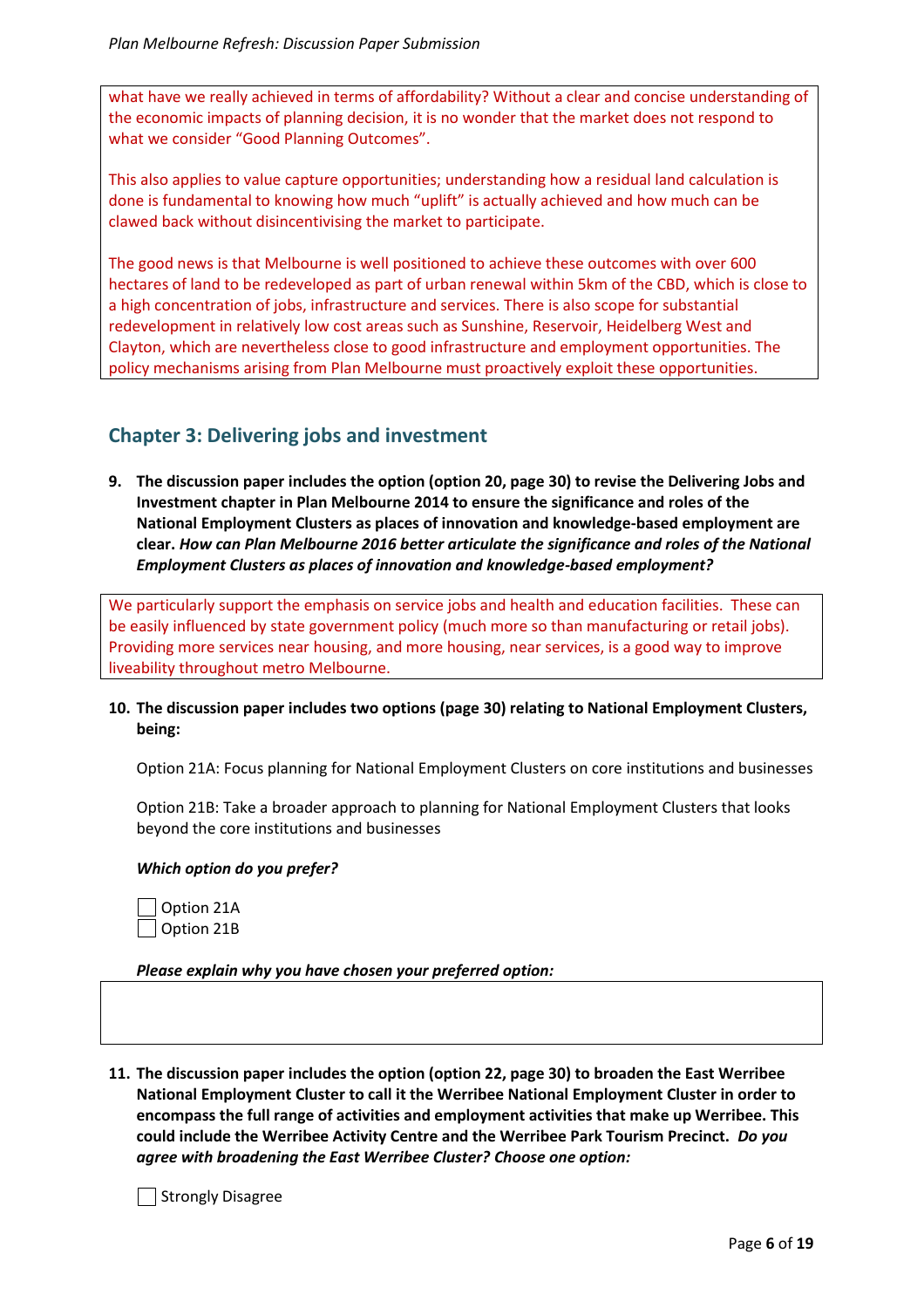| □ Disagree<br>□ Agree<br>□ Strongly Agree |  |  |  |
|-------------------------------------------|--|--|--|
| Why?                                      |  |  |  |
|                                           |  |  |  |
|                                           |  |  |  |
|                                           |  |  |  |

**12. The discussion paper includes the option (option 23, page 30) to broaden the Dandenong South National Employment Cluster to call it the Dandenong National Employment Cluster in order to encompass the full range of activities and employment activities that make up Dandenong. This could include the Dandenong Metropolitan Activity Centre and Chisholm Institute of TAFE.** *Do you agree with broadening the Dandenong South National Employment Cluster? Choose one option:*

| Strongly Disagree |
|-------------------|
| <b>Disagree</b>   |
| Agree             |
| Strongly Agree    |

*Why?*

**13. The discussion paper includes options (options 24 to 30, pages 33 and 34) that consider the designation of activity centres and criteria for new activity centres.** *Do you have any comments on the designation of activity centres or the criteria for new activity centres as outlined in the discussion paper?*

One of the weaknesses of Melbourne 2030 was an inadequate focus on transit-oriented design, for instance, in promoting activity centres near train stations. Plan Melbourne 2016 should emphasize the importance of the activity centre policy reinforcing the '20 minute neighbourhood'/ complete community concept, with local services planned and provided in conjunction with public transport improvements to serve population increases. One of the resident frustrations with Melbourne 2030 was the failure of state government to link increased population growth with timely and adequate services, including public transport.

**14. The discussion paper includes the option (option 31, page 35) to evaluate the range of planning mechanisms available to protect strategic agricultural land.** *What types of agricultural land and agricultural activities need to be protected and how could the planning system better protect them?*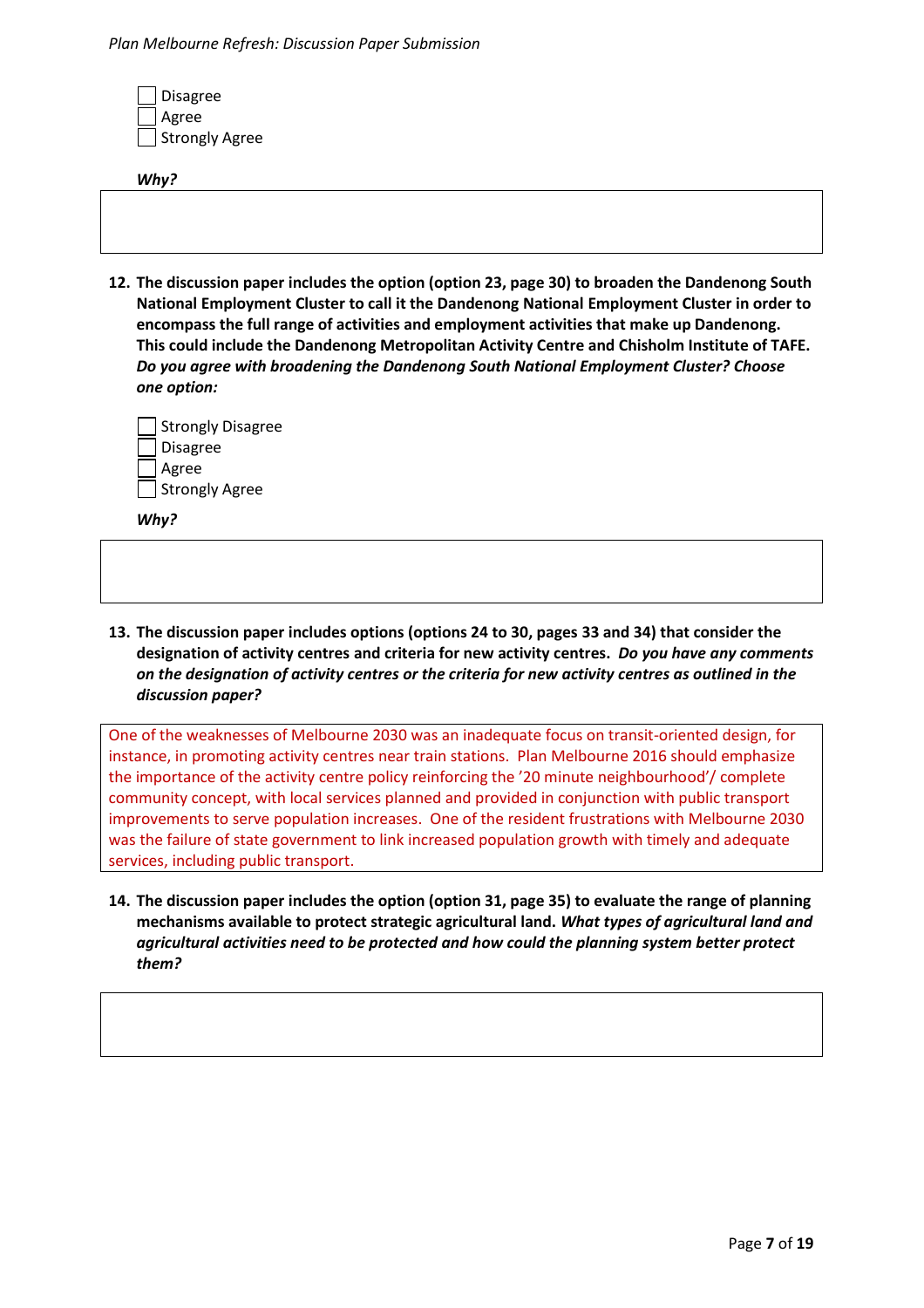**15. The discussion paper includes the option (option 32, page 36) to implement the outcomes of the Extractive Industries Taskforce through the planning scheme, including Regional Growth Plans, to affirm that extractive industries resources are protected to provide an economic supply of materials for construction and road industries.** *Do you have any comments in relation to extractive industries?* 

# **16. Any other comments about chapter 3 (delivering jobs and investment)?**

There should be more explicit linkage to the concept of a 20 minute city. Not all jobs can be delivered within a 20 minute walk (or a bicycle or public transport commute of the same length). However, a greater commitment to health and education service provision within a walkable distance to all housing choices is a great way to provide local employment.

In addition, it should be recognized that the location of key public facilities such as schools and hospitals has the potential to stimulate the location of private businesses and therefore employment.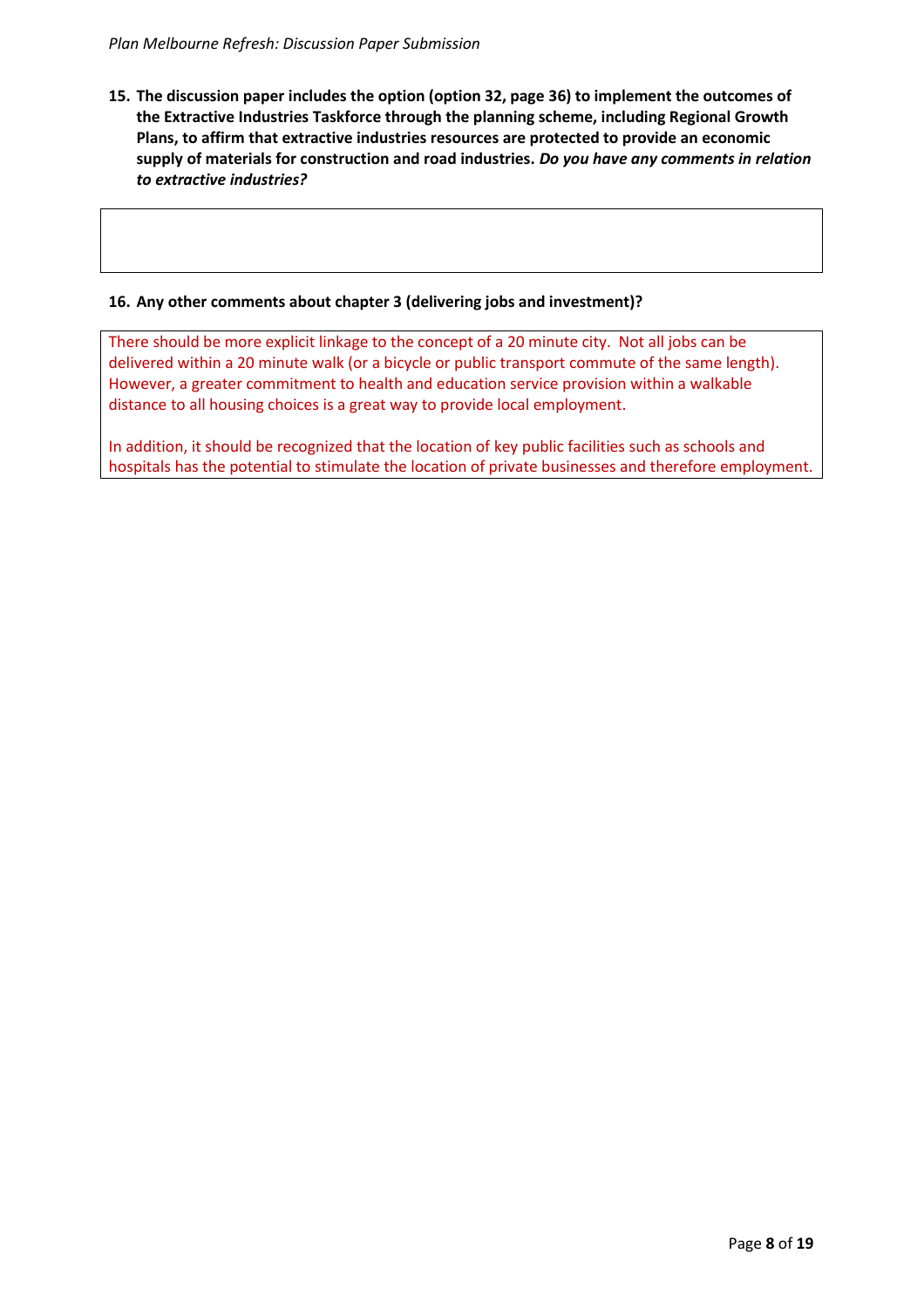# **Chapter 4: A more connected Melbourne**

**17. The discussion paper includes the option (option 34, page 42) to include the Principal Public Transport Network in Plan Melbourne 2016.** *Do you agree that the Principal Public Transport Network should inform land use choices and decisions? Choose one option:*

|    | Strongly Disagree     |
|----|-----------------------|
|    | Disagree              |
|    | ∣ <b>∆</b> Agree      |
| X. | <b>Strongly Agree</b> |

# *Why?*

Yes, this links planning policy with the Integrated Transport Act and is long overdue. Research undertaken by state and local government '(Transforming Australian Cities') indicates that building along transport corridors (tram, rail and high-frequency bus routes) would enable population growth without either areal sprawl or major disruption of residential areas. This approach is being taken by many cities around the world and provides much more certainty to developers, residents, and local governments.

Again, it would require changes to zoning and the strong involvement of VicTrack in relation to rail corridors. Again, an understanding of the market/construction economics will inform the housing types that are likely to be delivered by the market rather than assuming family homes will be the result of such planning changes.

# **18. The discussion paper includes the option (option 35, page 43) to incorporate references to Active Transport Victoria (which aims to increase participation and safety among cyclists and pedestrians) in Plan Melbourne 2016.** *How should walking and cycling networks influence and integrate with land use?*

Walking and cycling are the basis of a 20 minute city. For instance, it is essential that local primary schools are within easy and safe walking and cycling catchments of the majority of their students, in order to reverse the trend of children being driven to school (which, in turn, leads to negative health and safety outcomes for children).

There are many exemplars of family-oriented medium density housing that can be integrated with walking and cycling routes, green spaces and local services, as well as access to other employment through good public transport networks. At present, many new master planned housing estates do not have timely delivery of schools, public transport and other services, which sets path dependency of car dependence for those people seeking these options. This is not 'affordable living'.

## **19.** *Any other comments about chapter 4* **(a more connected Melbourne)?**

There should be more linking back to the concept of a '20 minute city' in order to provide integrated housing, transport, and service policy.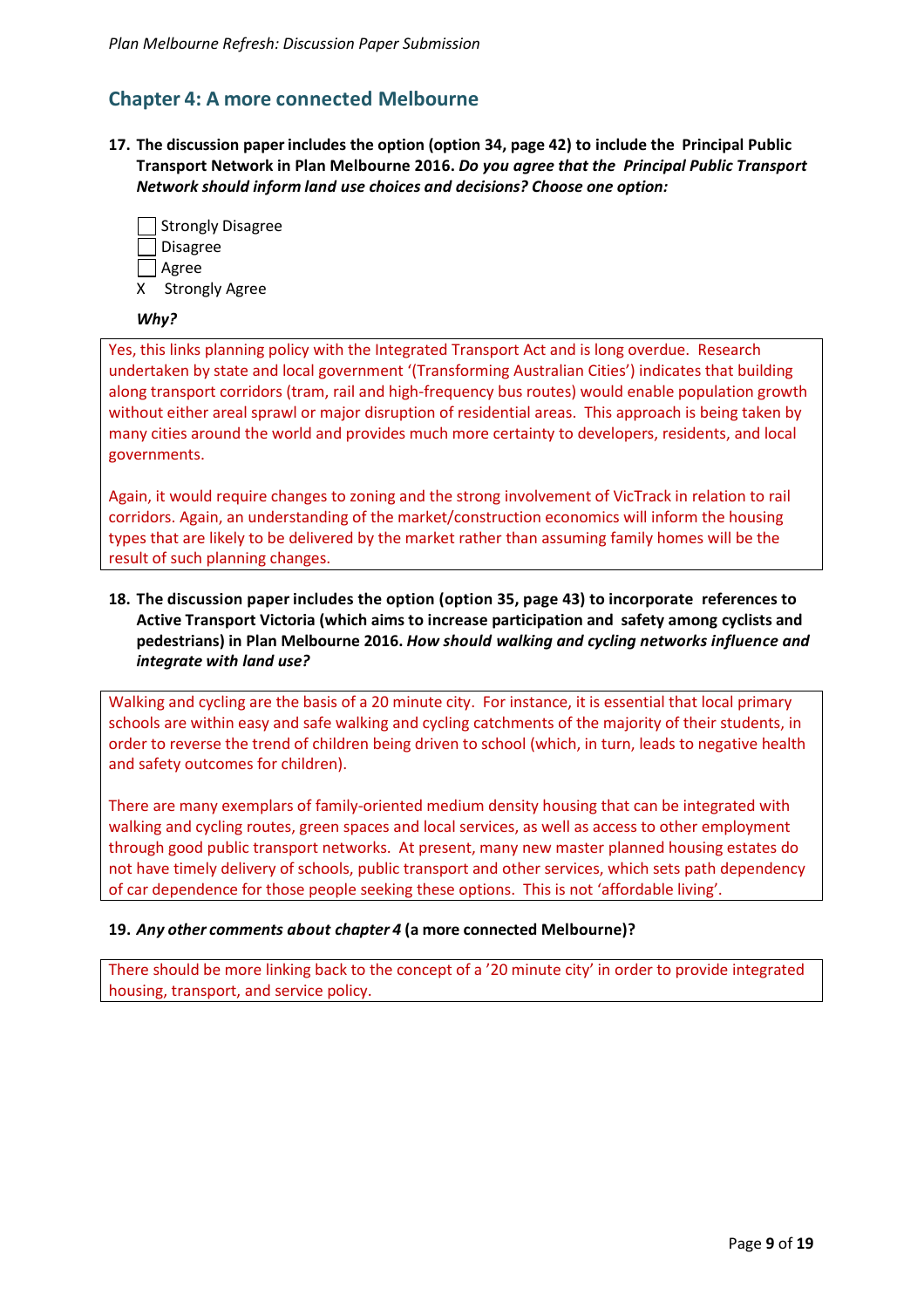# **Chapter 5: Housing**

**20. The discussion paper includes the option (option 36A, page 46) to establish a 70/30 target where established areas provide 70 per cent of Melbourne's new housing supply and greenfield growth areas provide 30 per cent.** *Do you agree with establishing a 70/30 target for housing supply? Choose one option:*

| Strongly Disagree     |
|-----------------------|
| X Disagree            |
| $\Box$ Agree          |
| <b>Strongly Agree</b> |

## *Why?*

Over the last several decades, the affordability of housing in growth areas (relative to that in established areas) has been a significant driver of Melbourne's growth. However, this has caused issues such as difficulty in coordinating development with infrastructure provision in these areas, and has meant that much housing that is considered "affordable" has poor access to employment, infrastructure and services, and contributes to increased cost of living, longer commutes, etc.

We must acknowledge that people, as consumers of housing, make "trade-offs" with respect to price, location, size and other attributes relating to dwellings, and that while the government cannot tell people what they want or where they want it, it can use policy to guide decision making processes in order to increase housing options.

Bad planning decisions of the past made by governments have not been acknowledged nor understood. For example, when land was zoned from rural to residential in growth areas, huge value uplifts were made by a few farmers (and some speculators). Capturing a proportion of this uplift to contribute to the provision of badly needed infrastructure was not considered. This was not requested until the introduction of the GAIC. Due to speculation, this has caused the market for farmland on the edge of the urban growth boundary to escalate in price over the years and has contributed to the current scenario reflecting our high retail land pricing.

The target of 70/30 is reasonable. The state government needs to understand the market drivers that will direct consumers towards making appropriate decisions, and also realise that a social infrastructure gap exists in the greenfields and need to be appropriately funded to enable great communities to grow.

## **21. What, if any, planning reforms are necessary to achieve a 70/30 target?**

There must be a new codified planning process based on

(1) LGA housing targets, including diversity and affordability targets (with more affordable housing in areas well-served by infrastructure);

(2) simplified zoning controls on height, density and mix (e.g. six storeys along major transport routes, encouraging vertical infrastructure like schools, health care centres and community centres in ground floors of residential developments, if there is appropriate adjacent green space);

(3) encouragement of small scale redevelopment (e.g. as of right accessory units);

(4) greater emphasis on community-based precinct structure planning that includes explicit state government commitments to sequence infrastructure to serve increased populations;

(5) once the decisions have been made at the precinct scale, a restriction on third party rights if the proposed development meets the code. These planning reforms must be informed by an understanding of their economic and financial implications.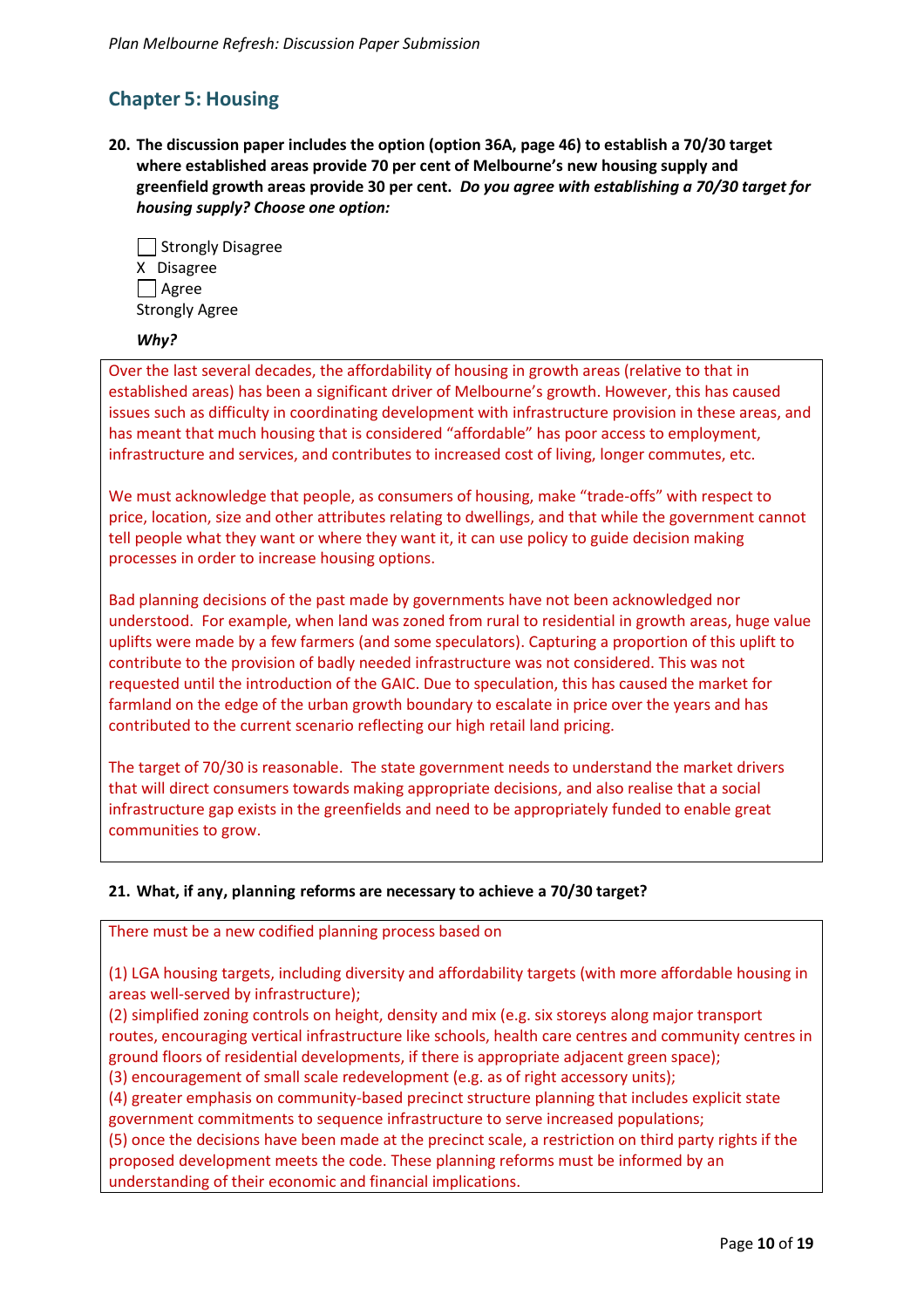**22. The discussion paper includes the option (option 36B, page 46) to investigate a mechanism to manage the sequence and density of the remaining Precinct Structure Plans based on land supply needs.** *Do you agree with this idea? Choose one option:*

| Strongly Disagree |
|-------------------|
| Disagree          |
| Agree             |
| X Strongly Agree  |

#### *Why?*

As the discussion paper says, the state government needs to exercise greater control on the timing and sequencing of greenfield land release, as part of a commitment to complete communities.

Simply put, it is quicker and cheaper for the state government to encourage housing near where there is already infrastructure and employment, than to try and build new infrastructure and encourage employment centres that can keep pace with greenfield development. Again, we would argue that a clear understanding of land economics is central to the design of such a mechanism, in order to ensure the market delivers the expected outcomes, rather than requiring outcomes that are not economically viable to deliver.

**23. The discussion paper includes the option (option 36C, page 46) to focus metropolitan planning on unlocking housing supply in established areas, particularly within areas specifically targeted for growth and intensification.** *Do you agree with this idea? Choose one option:*

|   | Strongly Disagree     |
|---|-----------------------|
|   | Disagree              |
|   | Agree                 |
| x | <b>Strongly Agree</b> |

#### *Why?*

See above: Planners need to better understand land economics and encourage the market to respond within an appropriate policy framework. In the longer run, it is quicker and cheaper (when a whole of government costing is considered) for the state government to encourage housing, including affordable housing, proximate to where there is already infrastructure and employment, than to try and fund and then build new infrastructure and encourage employment centres that can keep pace with greenfield development.

The real issue facing the private sector in unlocking housing supply in established areas is where land aggregation is required, as it is usually cost prohibitive due to the holding costs. Government bodies such as Places Victoria could, for strategic reasons, become the entity that aggregates land and then sells the combined parcel (with a development plan) to the private sector for development, as occurred in the redevelopment of Freshwater Place in Southbank.

#### **24. The discussion paper includes options (option 37, page 50) to better define and communicate Melbourne's housing needs by either:**

Option 37A: Setting housing targets for metropolitan Melbourne and each sub-region relating to housing diversity, supply and affordability.

Option 37B: Developing a metropolitan Housing Strategy that includes a Housing Plan.

#### *Which option do you prefer? Choose one option:*

| Option 37A |  |
|------------|--|
| Option 37B |  |

Page **11** of **19**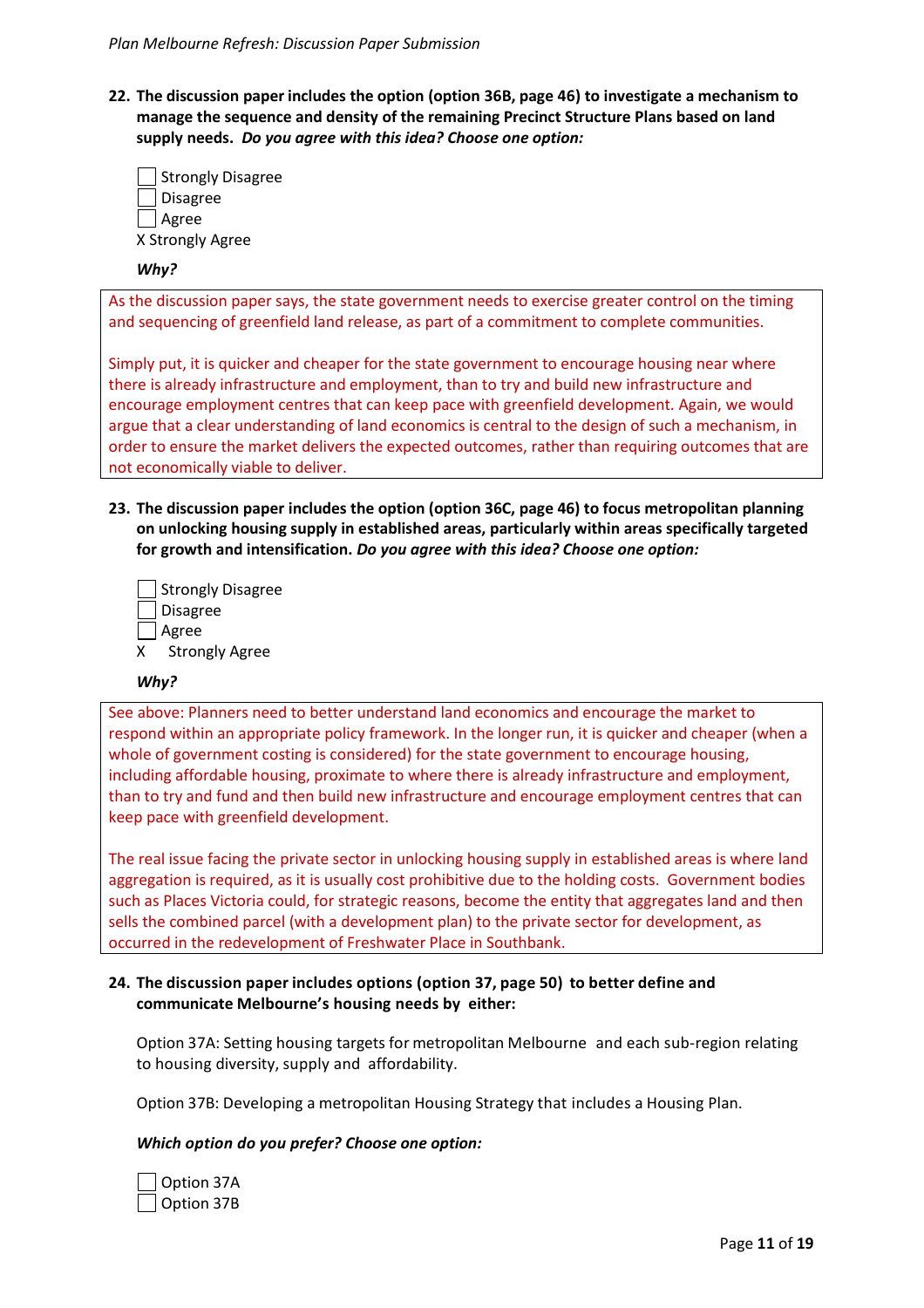X Both

# *Why?*

It is important in the context of a greater Melbourne that each LGA contributes to the housing supply and consequently has specific housing targets to achieve.

There is the need for local government and sub-regional targets within Plan Melbourne 2016, but there also needs to be a follow up integrated Housing Strategy that provides a strong set of Victorian and local government actions (including financing mechanisms, new zones, and ways to unlock government land – particularly VicTrack land but also 'surplus' schools, carparks, and possibly Commonwealth Department of National Defence land).

If strong financing or incentive mechanisms for affordable housing can be provided, it would be preferable to have a single document. This should include both a strategy with key mechanisms to address housing supply, affordability and quality across the housing continuum, as well as short term implementation plans with associated targets.

# **25. The discussion paper includes the option (option 38, page 52) to introduce a policy statement in Plan Melbourne 2016 to support population and housing growth in defined locations and acknowledge that some areas within defined locations will require planning protection based on their valued character.** *How could Plan Melbourne 2016 clarify those locations in which higher scales of change are supported?*

Using the principles of Transit Oriented Design and 20 Minute Cities means that areas immediately adjacent to transit routes (and possibly, train stations themselves) should be identified for both employment/ services and higher density housing. The use of 400 metre and even 1 km catchments in some older suburbs means that higher density zoning spills out into heritage protected residential areas along side streets.

There also needs to be a community precinct based planning discussion in some areas about options for increased housing. The question is not 'whether' there will be increased housing but 'what form' this housing will take.

# **26. The discussion paper includes the option (option 39, page 52) to clarify the direction to 'protect the suburbs'.** *How could Plan Melbourne 2016 clarify the direction to protect Melbourne and its suburbs from inappropriate development?*

The discussion paper itself asks 'what suburbs are being protected from'. Places change over time, just as people change over time. Perhaps 'inappropriate development' should be redefined as 'development that brings inadequate public benefit' – development that happens without contributing to local neighbourhoods through improvement to local schools, public transport, green space, or services.

There are changes to the development charge system, which, along with an improved integrated planning approach from state government, can link new housing and better infrastructure in a much more transparent and equitable manner. In addition, the community could be educated to look for 'quality in their backyard/neighbourhood' rather than simply taking a 'protect the suburbs' approach.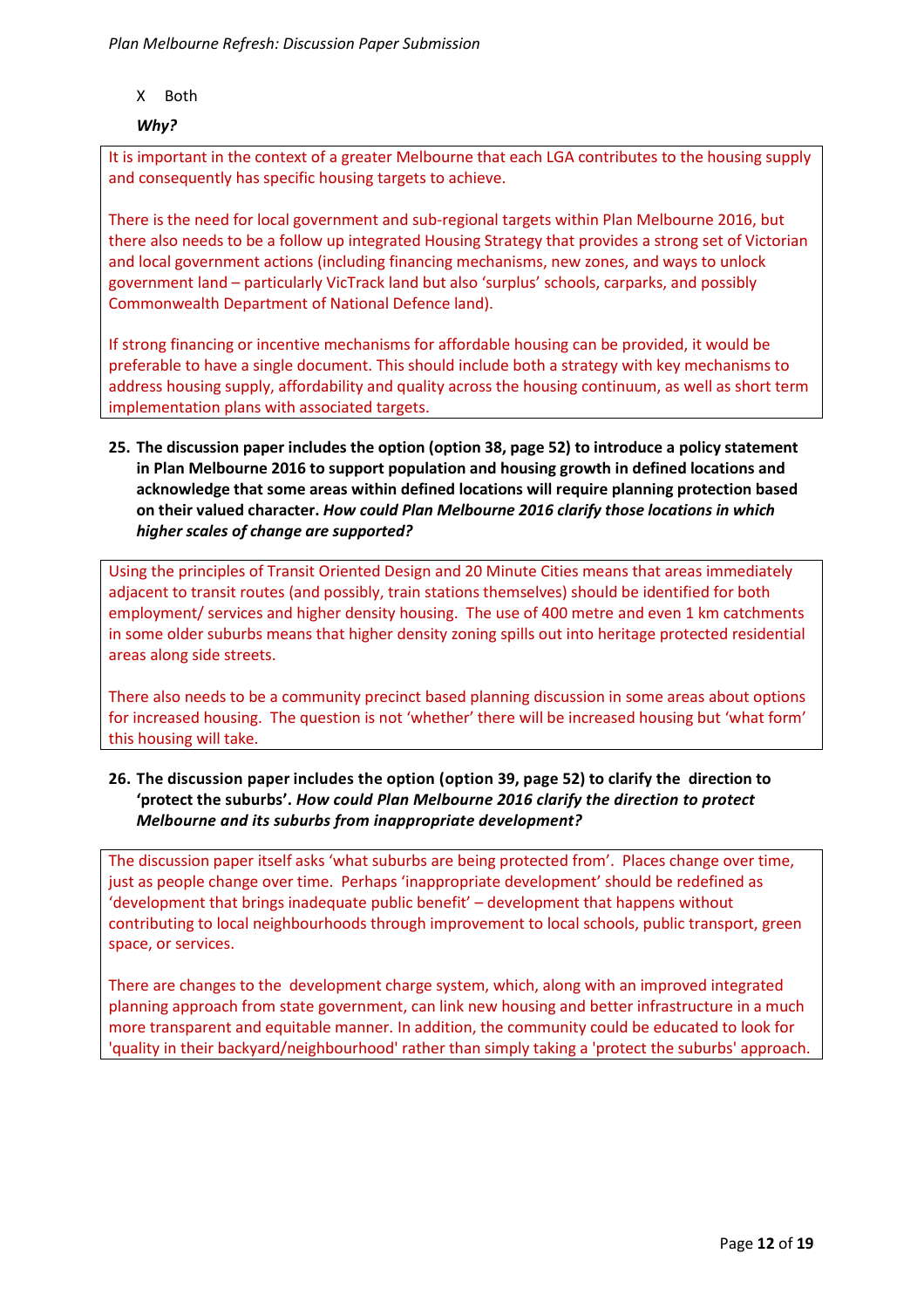# **27. The discussion paper includes the option (option 40, page 56) to clarify the action to apply the Neighbourhood Residential Zone to at least 50 per cent of residential land by:**

Option 40A: Deleting the action and replacing it with a direction that clarifies how the residential zones should be applied to respect valued character and deliver housing diversity.

Option 40B: Retain at least 50 per cent as a guide but expand the criteria to enable variations between municipalities.

#### *Whichoption do you prefer? Choose one option:*

X Option 40A Option 40B **Other** 

*Why?*

There is strong agreement with the MAC that the NRZ potentially locks up infrastructure-rich and jobrich suburbs from further major growth and development.

Zoning restrictions should not be applied until data is available presenting options on how to accommodate a further 1.75 million dwelling units in metropolitan Melbourne by 2051 without further underserviced sprawl. Each municipality needs to play its part in providing appropriate housing supply and housing choice within its boundaries.

# **28. The discussion paper includes the option (option 42, page 58) to include an action in Plan Melbourne 2016 to investigate how the building and planning system can facilitate housing that readily adapts to the changing needs of households over the life of a dwelling.** *In what other ways can Plan Melbourne 2016 support greater housing diversity?*

The discussion paper correctly identifies modular, prefabricated and other forms of adaptable construction as enablers of sub-division of units or easy construction of accessory units on a larger lot. As of right second units should be part of all residential zones.

# **29. A number of options are outlined in the discussion paper (page 58) to improve housing affordability, including:**

Option 45A: Consider introducing planning tools that mandate or facilitate or provide incentives to increase social and affordable housing supply.

Option 45B: Evaluate the affordable housing initiative pilot for land sold by government to determine whether to extend this to other suitable land sold by government.

Option 45C: Identify planning scheme requirements that could be waived or reduced without compromising the amenity of social and affordable housing or neighbouring properties.

## *What other ideas do you have for how Plan Melbourne 2016 can improve housing affordability?*

We would agree with Option 43 and would further encourage the Planning Minister to develop a definition of an affordable housing continuum as the first step in a discussion on affordable housing.

We would also agree with Option 44 – an expedited planning approvals process for social housing.

It is possible that 45A could be implemented if there were clearer and simpler height and density controls for much of inner and middle Melbourne, with some room for a density bonusing system such as the one used in Vancouver.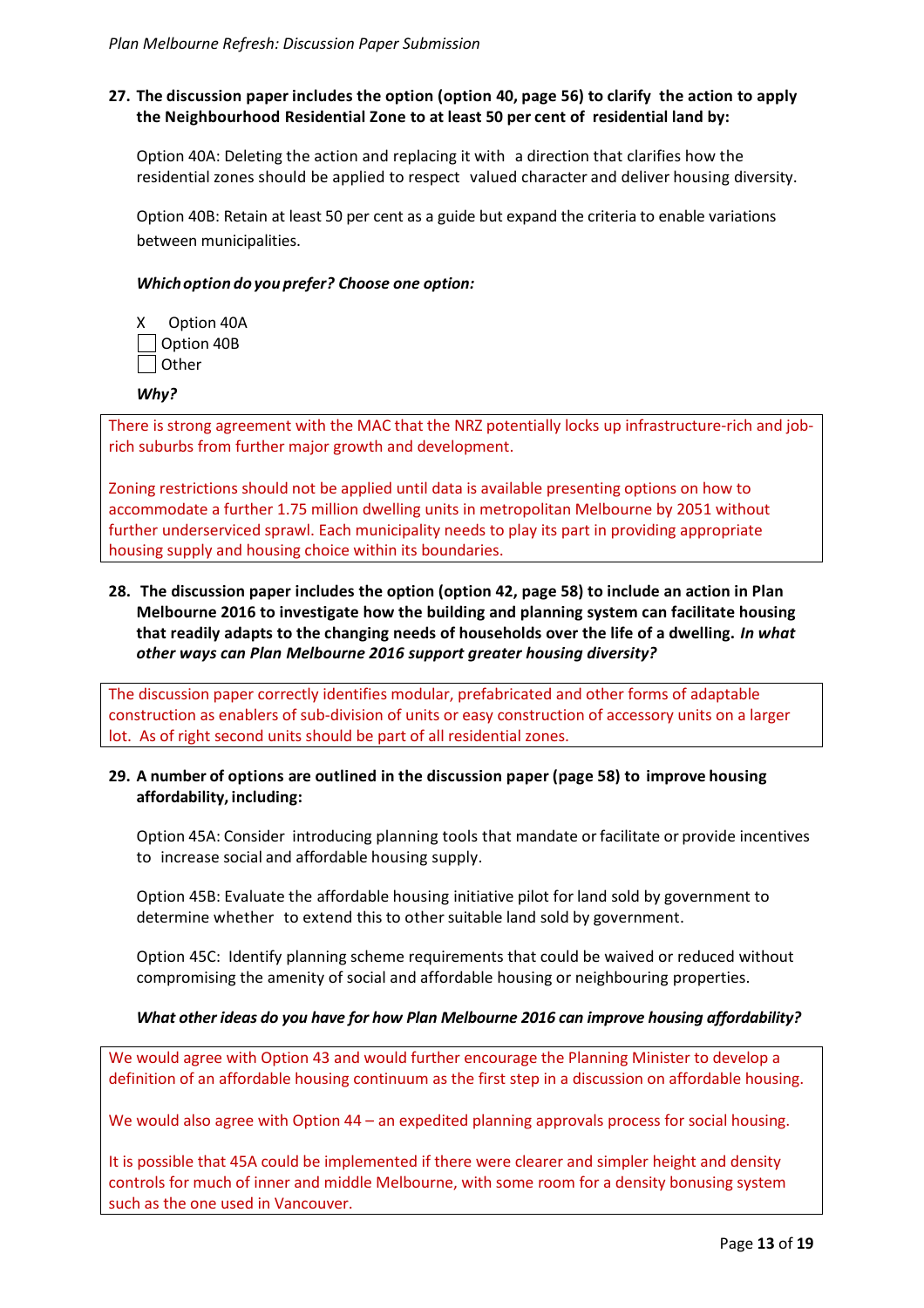As for 45B, we would encourage a strong inclusionary zoning system for all new housing on government land. We would also suggest that inclusionary zoning could also be included on private land as part of any new rezoning process, where it can be clearly shown that by directing a share of this uplift towards affordable housing will not destroy the economics of the development (residual land value calculations).

45C refers to reduced parking and other requirements for affordable housing. As pointed out by the discussion paper, both the Planning and Environment Act and the State Planning Policy Framework need amendment, and local governments would need both enabling legislation and policy support to develop better affordable housing strategies. This is a long term commitment that needs some strong targets and mechanisms within Plan Melbourne, but also work with the Department of Treasury and Finance and advocacy with the Commonwealth government to truly make it work.

# **30.** *Any other comments about chapter 5* **(housing)?**

This chapter is hugely improved from the 2014 Plan, and we commend the work of the Ministerial Advisory Committee. With significant population growth in Victoria projected to continue over the coming decades, it is imperative that the Victorian Government implement a strong and proactive affordable housing strategy. This will achieve only important social objectives of safe and stable housing for all Victorians, but will also contribute to economic objectives through enhanced social and economic participation, and savings on health and welfare budgets.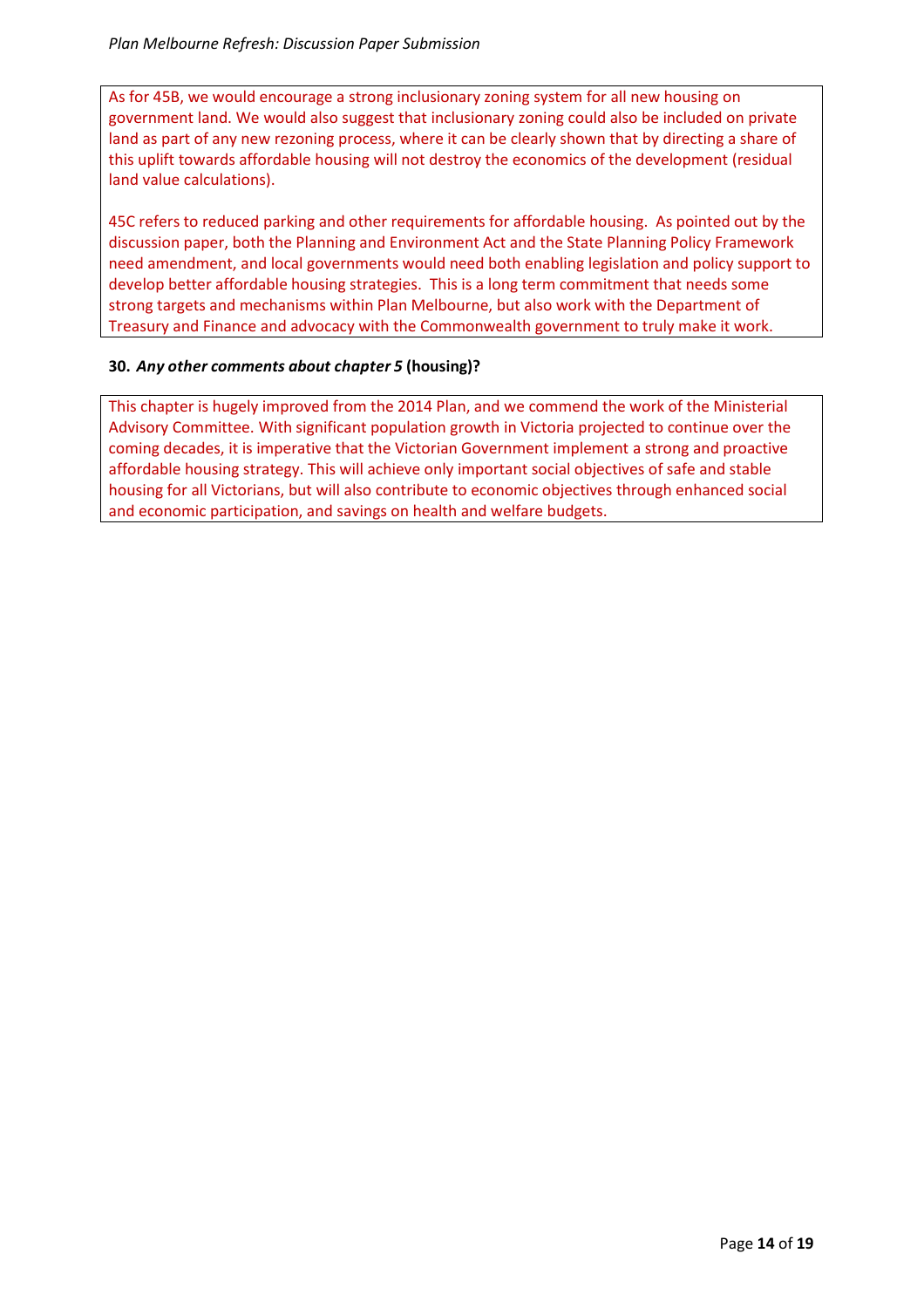# **Chapter 6: A more resilient and environmentally sustainable Melbourne**

**31. The discussion paper includes the option (option 46, page 69) to introduce Strategic Environmental Principles in Plan Melbourne 2016 to guide implementation of environment, climate change and waterinitiatives.** *Do you agree with the inclusion of Strategic Environmental Principlesin Plan Melbourne 2016? Choose one option:*

| Strongly Disagree |
|-------------------|
| <b>Disagree</b>   |
| Agree             |
| Strongly Agree    |

*Why?*

**32. The discussion paper includes the option (option 47, page 72) to review policy and hazard management planning tools (such as overlays) to ensure the planning system responds to climate change challenges.** *Do you agree with this idea? Choose one option:*

| Strongly Disagree |
|-------------------|
| Disagree          |
| Agree             |
| Strongly Agree    |

*Why?*

- **33. The discussion paper includes options (options 48 and 49, page72) to update hazard mapping to promote resilience and avoid unacceptable risk, and update periodically the planning system and supporting legislative and policy frameworks to reflect best available climate change science and data.** *Do you have any comments on these options?*
- **34. The discussion paper includes the option (option 50, page 73) to incorporate natural hazard management criteria into Victorian planning schemes to improve planning in areas exposed to climate change and environmental risks.** *Do you agree with this idea? Choose one option:*

| Strongly Disagree |
|-------------------|
| Disagree          |
| Agree             |
| Strongly Agree    |
|                   |

*Why?*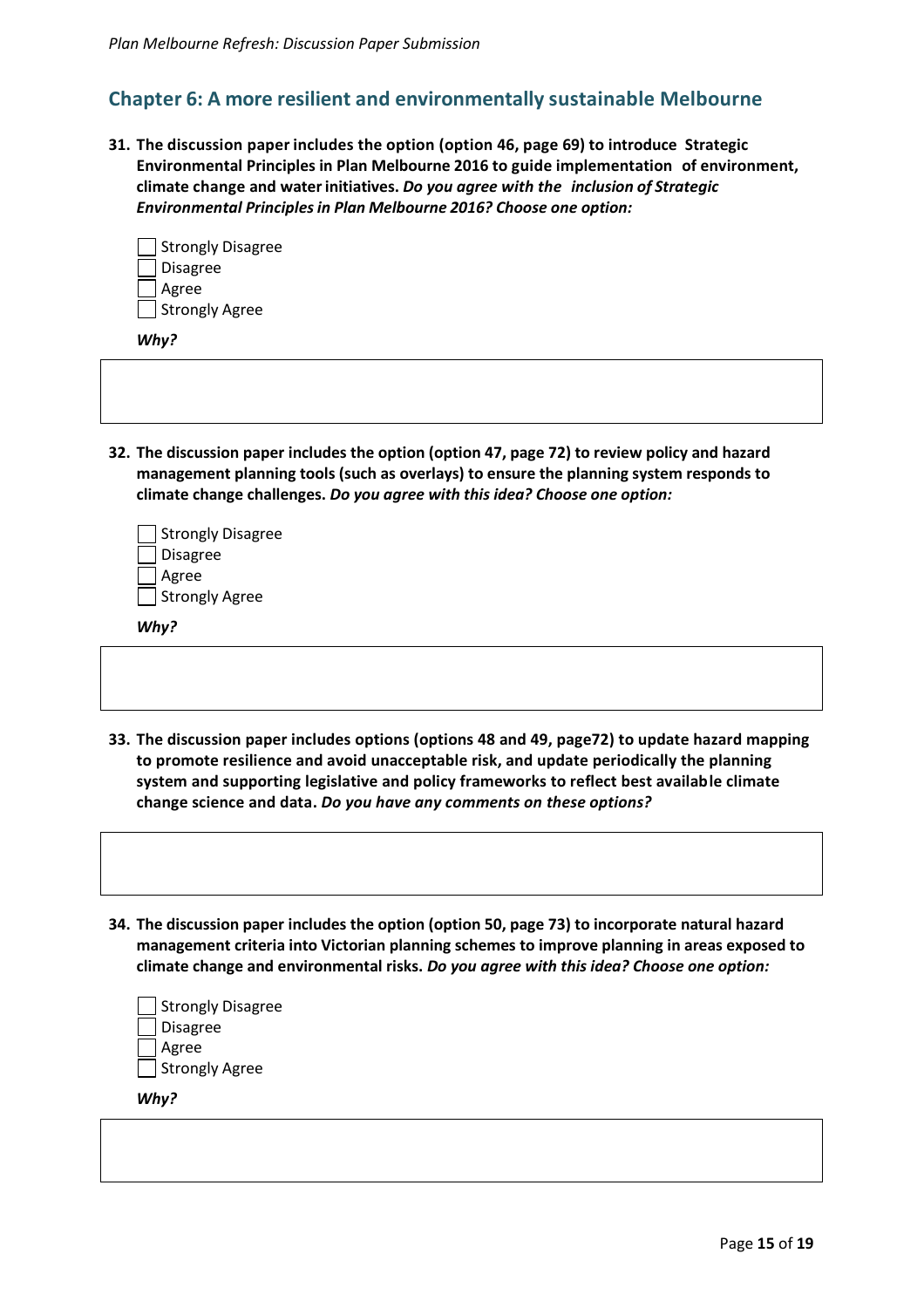**35. The discussion paper includes the option (option 51, page 75) to investigate consideration of climate change risks in infrastructure planning in the land use planning system, including consideration of an 'infrastructure resilience test'.** *Do you agree that a more structured approach to consideration of climate change risks in infrastructure planning has merit? Choose one option:*

| Strongly Disagree |  |
|-------------------|--|
| Disagree          |  |
| Agree             |  |
| Strongly Agree    |  |

*Why?*

**36. The discussion paper includes the option (option 52, page 76) to strengthen high-priority habitat corridors throughout Melbourne and its peri-urban areas to improve long-term health of key flora and fauna habitat.** *Do you agree with this idea? Choose one option:*

| Strongly Disagree |
|-------------------|
| <b>Disagree</b>   |
| Agree             |
| Strongly Agree    |

*Why?*

- **37. The discussion paper includes options (options 53 and 54, pages 78 and 79) to introduce strategies to cool our city including: increasing tree canopy, vegetated ground cover and permeable surfaces; use of Water Sensitive Urban Design and irrigation; and encouraging the uptake of green roofs, facades and walls, as appropriate materials used for pavements and buildings with low heat-absorption properties.** *What other strategies could be beneficial for cooling our built environment?*
- **38. The discussion paper includes the option (option 56A, page 80) to investigate opportunities in the land use planning system, such as strong supporting planning policy, to facilitate the increased uptake of renewable and low-emission energy in Melbourne and its peri-urban areas.** *Do you agree that stronger land use planning policies are needed to facilitate the uptake of renewable and low-emission energy? Choose one option:*

| Strongly Disagree |
|-------------------|
| Disagree          |
| Agree             |
| Strongly Agree    |

*Why?*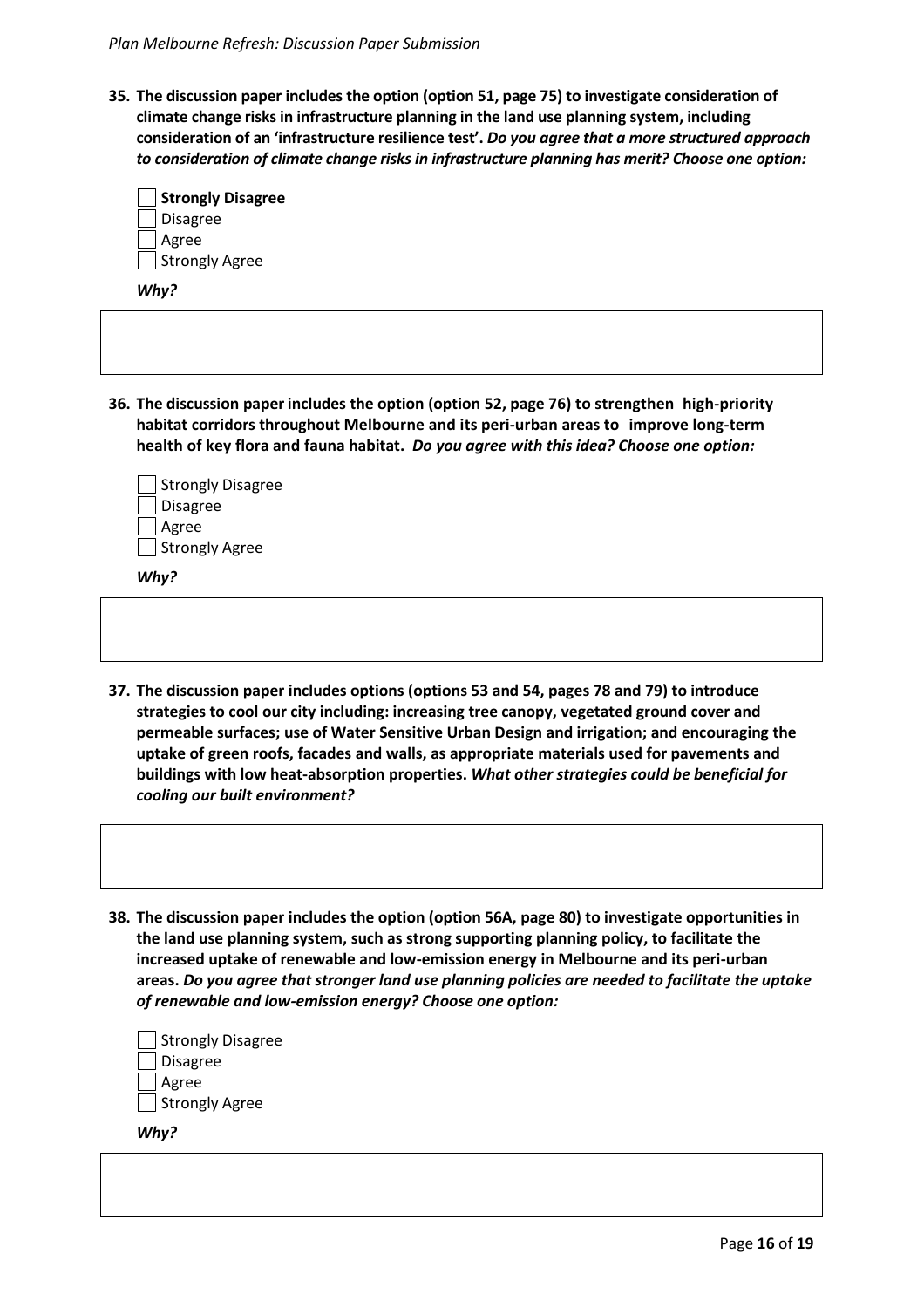**39. The discussion paper includes options (options 56B and 56C, page 80) to strengthen the structure planning process to facilitate future renewable and low-emission energy generation technologies in greenfield and urban renewal precincts and require consideration of the costs and benefits of renewable or low-emission energy options across a precinct.** *Do you agree that the structure planning process should facilitate the uptake of renewable and low-emission technologies in greenfield and urban renewal precincts? Choose one option:*

| Strongly Disagree |
|-------------------|
| <b>Disagree</b>   |
| Agree             |
| Strongly Agree    |

*Why?*

**40. The discussion paper includes the option (option 57, page 81) to take an integrated approach to planning and building to strengthen Environmentally Sustainable Design, including consideration of costs and benefits.** *Do you agree that an integrated planning and building approach would strengthen Environmentally Sustainable Design? Choose one option:*

|   | Strongly Disagree     |
|---|-----------------------|
|   | Disagree              |
|   | Agree                 |
| x | <b>Strongly Agree</b> |

#### *Why?*

This must be incorporated in all new housing construction as well as encouraged in existing housing, in order to minimize operating and energy costs.

**41.** *Any other comments about chapter 6* **(a more resilient and environmentally sustainable Melbourne)?**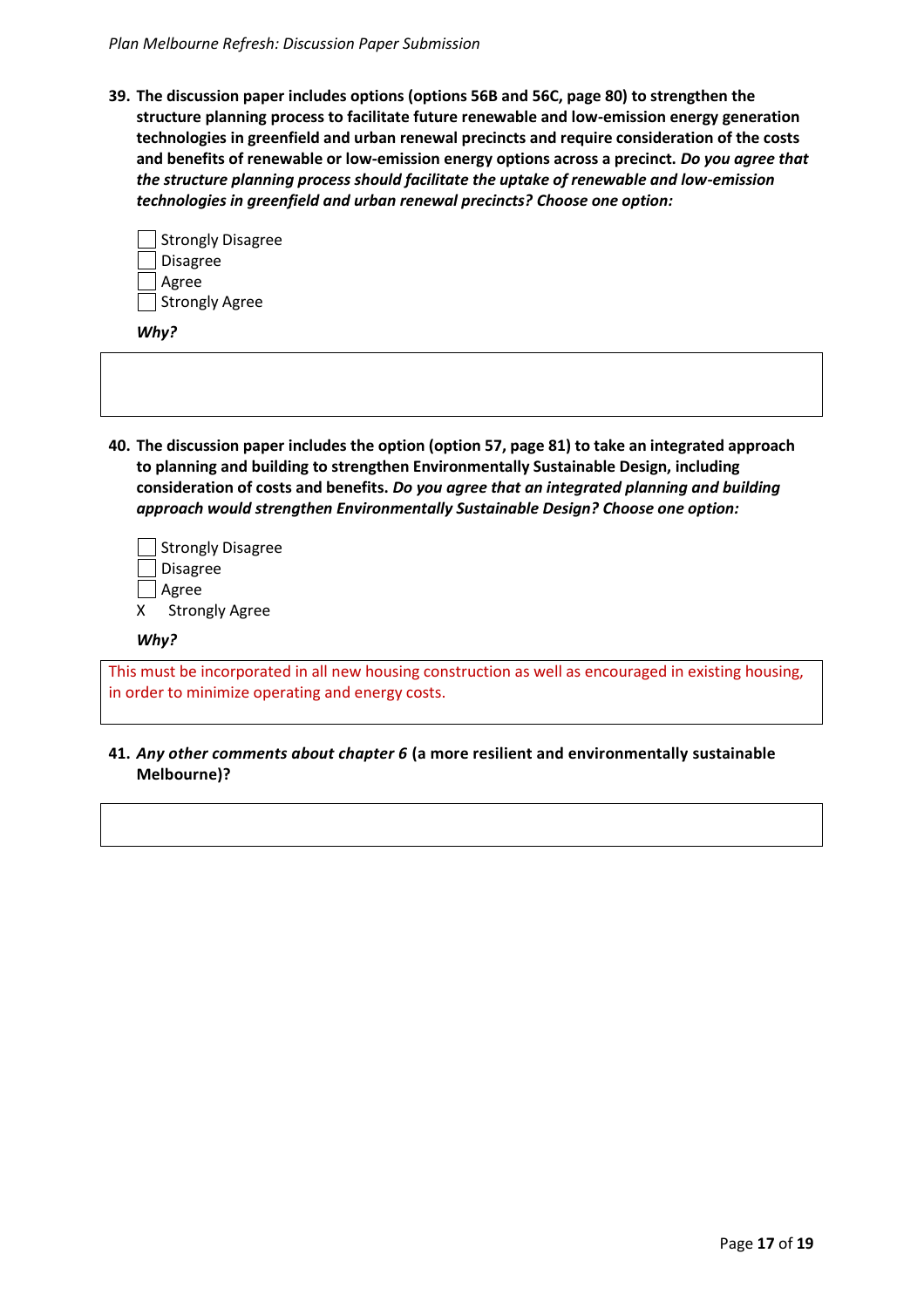# **Chapter 7: New planning tools**

**42. The discussion paper includes options (options 58A and 58B, page 84) to evaluate whether new or existing planning tools (zones and overlays) could be applied to National Employment Clusters and urban renewal areas.** *Do you have any comments on the planning tools (zones and overlays) needed for National Employment Clusters and urban renewal areas?*

We would agree with the MAC that all activity centres, including National Employment Clusters, must put in place strategies to mix housing, including a high proportion of affordable housing, near the jobs and services that will be created in these centres. Again, a clear understanding of the economic drivers that need to be in place to ensure the outcomes are achieved in the timeframes expected.

**43. The discussion paper includes options (options 59A and 59B, page 84) to evaluate the merits of code assessment for multi-unit development, taking into account the findings from the 'Better Apartments' process, to either replace ResCode with a codified process for multi-unit development or identify ResCode standards that can be codified.** *Do you have any comments on the merits of code assessment for multi-unit development?*

Certainly a state-wide set of standards for apartment dwellings is preferable to 31 local government standards. It is important to mandate a minimum amount of larger apartments, as is the case in the City of Vancouver's High Density Housing for Families with Children Guidelines [\(http://former.vancouver.ca/commsvcs/guidelines/H004.pdf\)](http://former.vancouver.ca/commsvcs/guidelines/H004.pdf).

Again, whilst acknowledging that a variety in apartment sizes is warranted, an understanding or the micro economics is required as any mandating of apartments larger than what the market will provide will cause a negative effect on land value (in effect they are being subsidised). This is more relevant in the middle to outer suburbs.

## **44. Any other comments about chapter 7 (new planning tools)?**

It is unfortunate that the Plan Melbourne refresh does not really tackle the challenges of integrated metropolitan governance, without which effective implementation of this ambitious planning strategy may be limited. A metropolitan planning authority that works closely with key state government departments (not only DEWLP, but also DTF, DEDJTR, DHHS, and DEECD) local governments through regional management committees would be a good start.